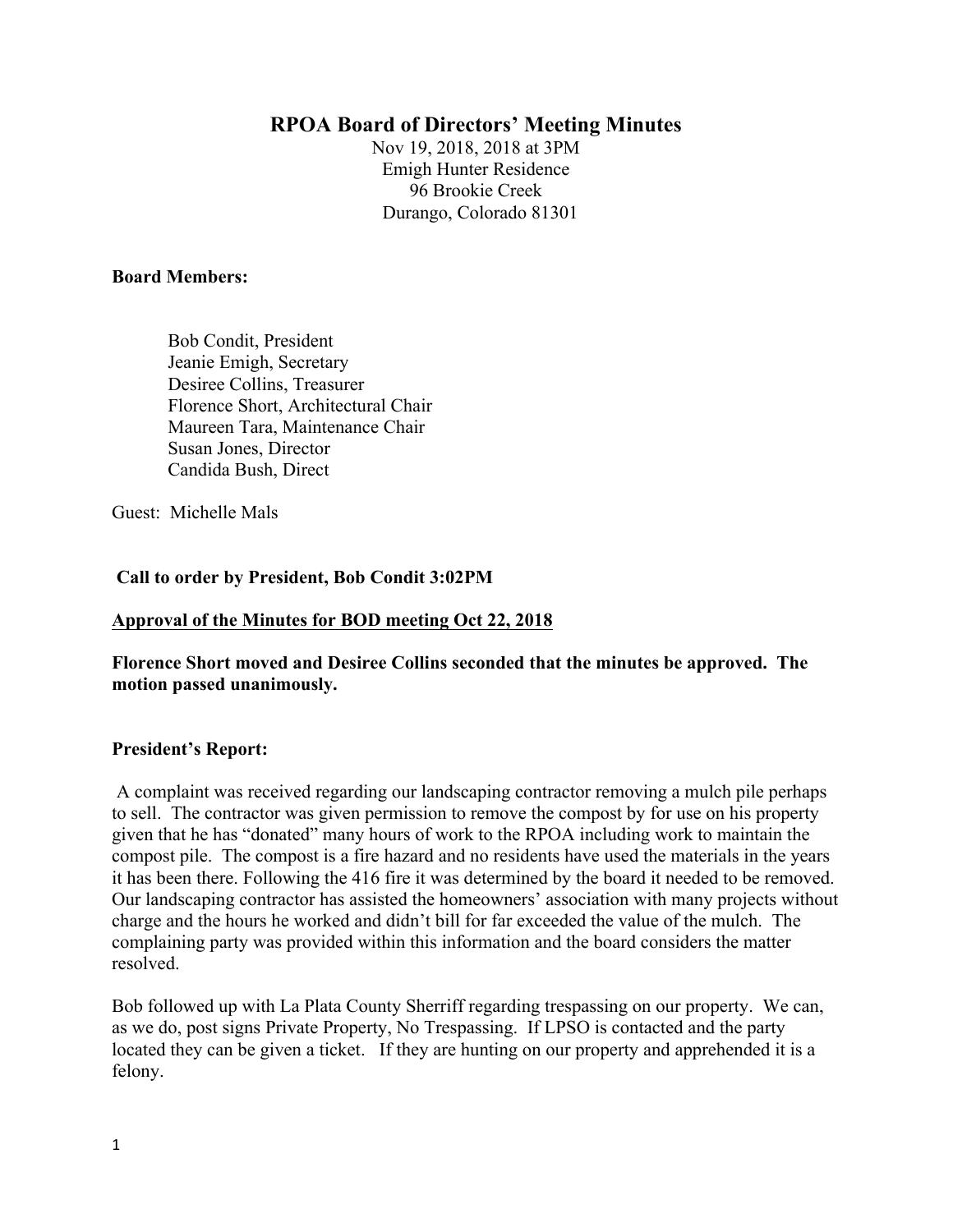## **Secretary's Report:**

The RPOA Christmas party is set for Friday Dec. 14, 2018 at the Mals residence. Information has been posted in the mailroom and on the website.

The number of full time residents at The Ranch remains at around 48. We have 12 full time rental properties and 4 short terms rental properties. This makes it difficult to find volunteers to staff committees and the board.

A sign will be posted requesting volunteers to help decorate The Ranch for the holidays. Dec. 2, Sunday at 2pm is the date set.

## **Treasurer and Finance Committee Report.**

The Reserve Study will meet with the Finance Committee at a later date in December for an onsite inspection and review. Planned projects for 2019 include replacement of streetlights, resurface roads, work on the Latigo Pump House, possible replacement of sections of the Goodman fence in the south area of our property, and replacement of entrance sign. Also discussed was replacement of sections of the split rail fence bordering Hwy 550.

All projects exceeding a \$5,000 cost have to be put out for bid. Currently we are looking at bids for the contract currently held by FrederickZink, our accounting firm.

Desiree requested all budget request be finalized and submitted by the board meeting in January.

As per the boards request the finance committee looked at selling Gennie Maes but a loss would have incurred and for that reason we will continue to hold these. All our current investment bonds are BAA or above in accordance with our rules. Those investments that the board requested be sold have been and the money invested in 2% money market funds to be available for our upcoming capital projects.

## **Architectural Report:**

### Applications for Improvement

No new application have been received.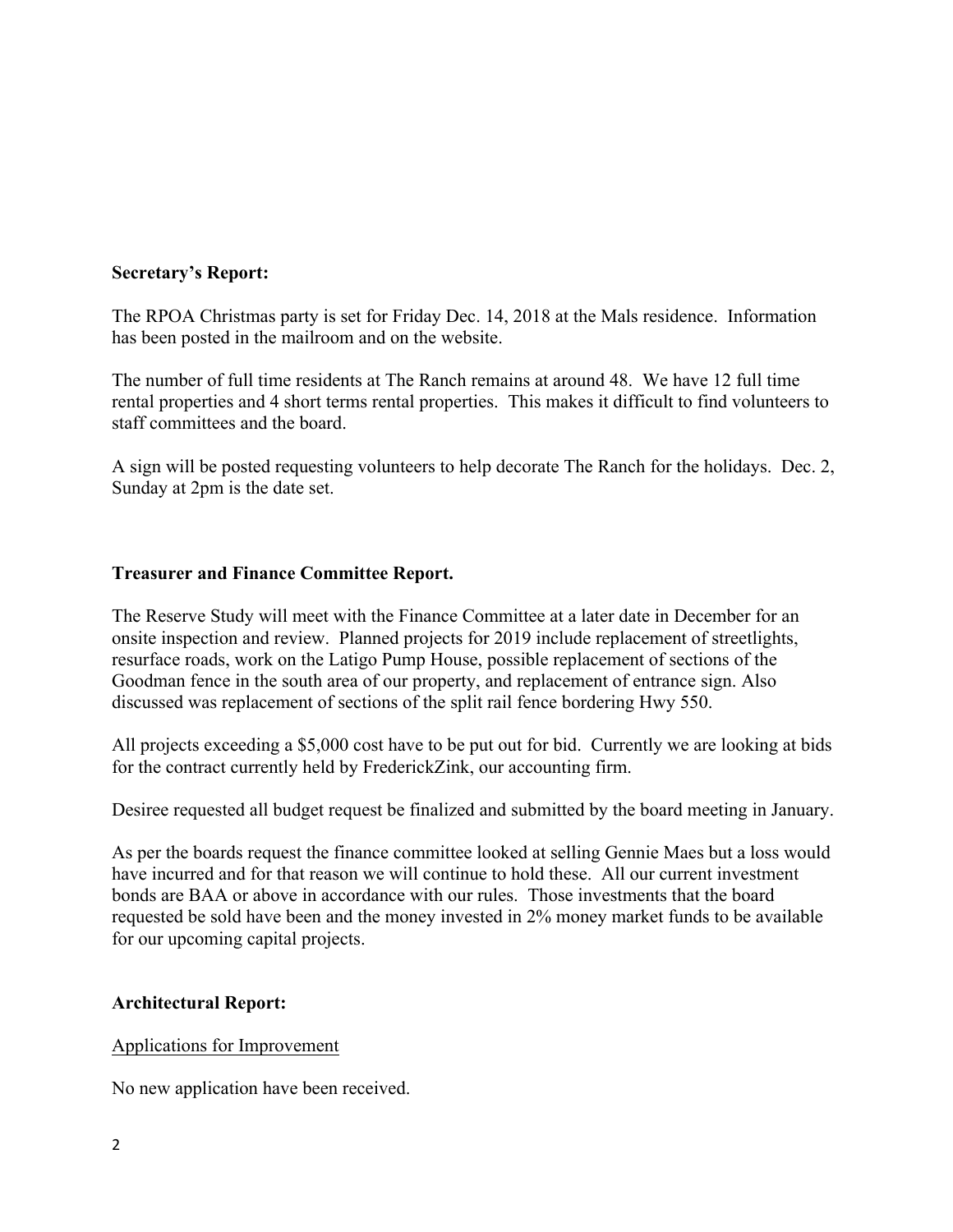### **Completed Projects: Certificates of Completion Issued**

Lot 103 new roof Lot 144- new roof; clean-up of hydraulic spill created by contractor completed.

### **Pending:**

Lot 26 & 27: Roof installation by Amcat is still in progress.

Florence and Tara did a complete exterior inspection of properties at The Ranch and will issue letters to those owners whose homes need attention. At present there are 22 homes and 2 pump houses at The Ranch with shake shingle roofs.

## **Maintenance:**

13 loads of debris including clean-up along the Hwy 550 fence line were taking to the dumb station by Bob Condit and his crew. THANKS!!!

The board requested that Tara invite our landscaping contractor to the Feb. meeting to discuss issues that have come up, particularly with the flower gardens, before the start of the next year contract.

### **New Business:**

Michelle Mals filed a formal complaint regarding an attack on her dog on Oct 29, 2018 as she was leaving the reserve. Her dog was on a leash and attacked by another owner's dog who was off leash. The owner in question made no attempt to call off his dog or interact with the Mals. The Mals' dog was able to break free from his collar and ran home. No injuries were sustained by it was a very traumatic incident. The attacking dog has also attacked the dog of board member Candida Bush, and again her dog was able to escape. The owner of the dog in question has been cited by Colorado Dept. of Wildlife for his dog chasing deer. The matter has been reported to La Plata Animal Protection. The owner in question often has no visual site of his dog in the reserve and makes no attempt to issue voice commands. The board voted unanimously to write and letter to the offending dog's owner requiring him to have his dog on a leash at all times on Ranch property. If the dog is observed off leash the board voted unanimously to fine the owner \$500. This is an extremely serious situation and the dog in question can be labeled "vicious" by Animal Protection if another attack if documented. This could result in the owner loosing custody of his dog.